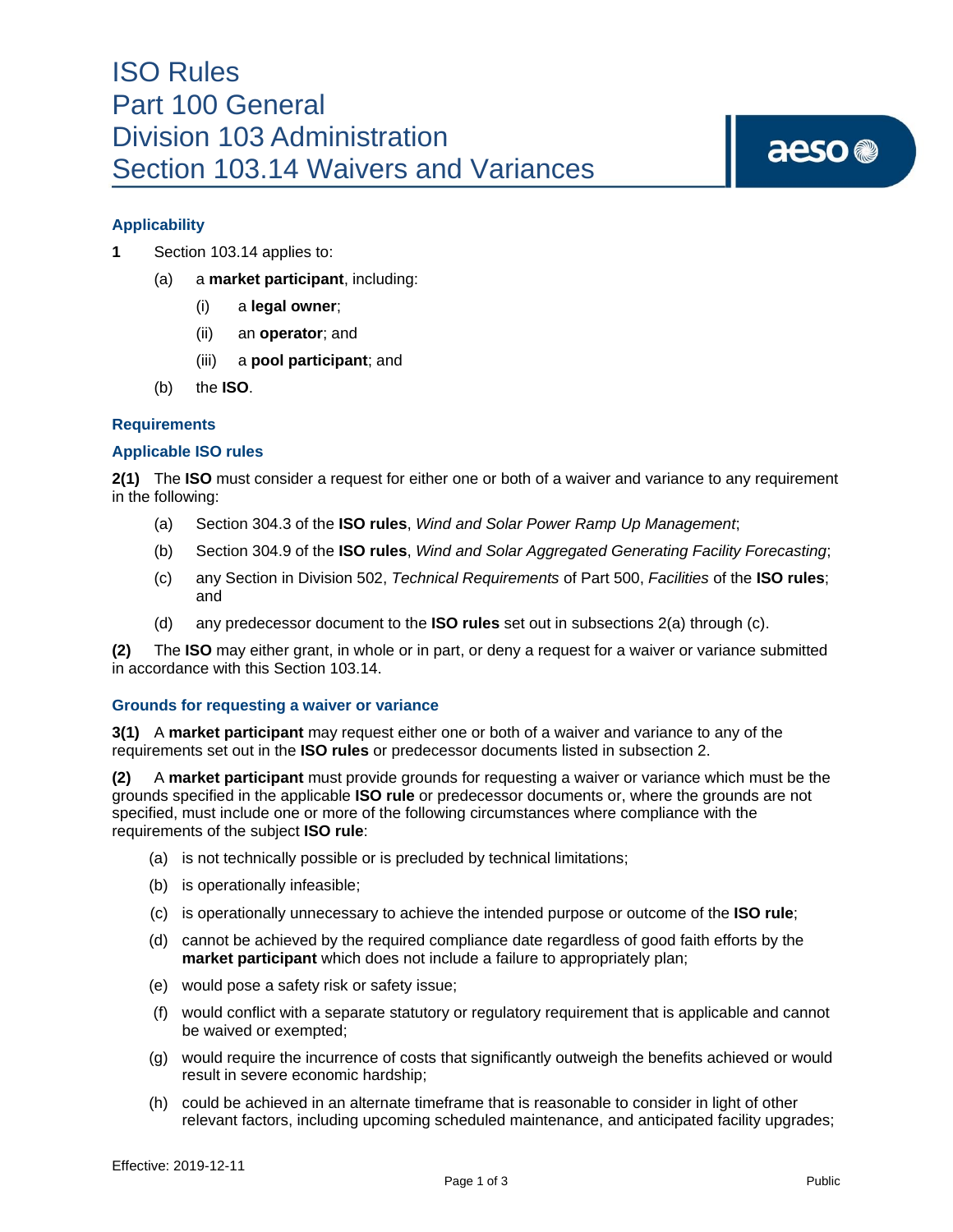# ISO Rules Part 100 General Division 103 Administration Section 103.14 Waivers and Variances

# aeso<sup>®</sup>

- (i) would have suboptimal results compared with the use of alternate technology that would meet or exceed the objectives of the subject **ISO rule**; and
- (j) does not allow for testing the application of technology that was not considered during the development of the requirements.

## **Criteria for evaluating a request**

4 The **ISO** must be satisfied that the grounds provided are sufficient and use one or more of the following criteria to evaluate any request for a waiver or variance:

- (a) criteria already specified in the applicable **ISO rule**;
- (b) technical feasibility;
- (c) operational feasibility and burden;
- (d) safety;
- (e) economic impacts;
- (f) material impacts on a fair, efficient, and openly competitive market;
- (g) whether appropriate mitigation measures, mitigation plans, or remediation plans can be or are put in place; and
- (h) the **reliability** of the **interconnected electric system**.

### **Submission of Information**

- **5** A **market participant** must:
	- (a) make a request for a waiver or variance to the **ISO** in writing in the form the **ISO** specifies;
	- (b) respond to requests from the **ISO** for additional information or for the submission of a revised request; and
	- (c) advise the **ISO** as soon as practicable upon becoming aware of a material change in the facts or circumstances underlying a request.

### **Evaluation Process**

- **6** The **ISO** must:
	- (a) acknowledge receipt of a request for a waiver or variance;
	- (b) request any additional information it requires to complete the evaluation of the request;
	- (c) provide updates on progress;
	- (d) provide a written decision to the **market participant**; and
	- (e) if it denies the request, give reasons.

### **Content of a waiver or variance**

**7** The **ISO** must include the effective date in an approved waiver or variance and any of the following as applicable:

- (a) expiry date;
- (b) mitigation or remediation plans, including milestones;